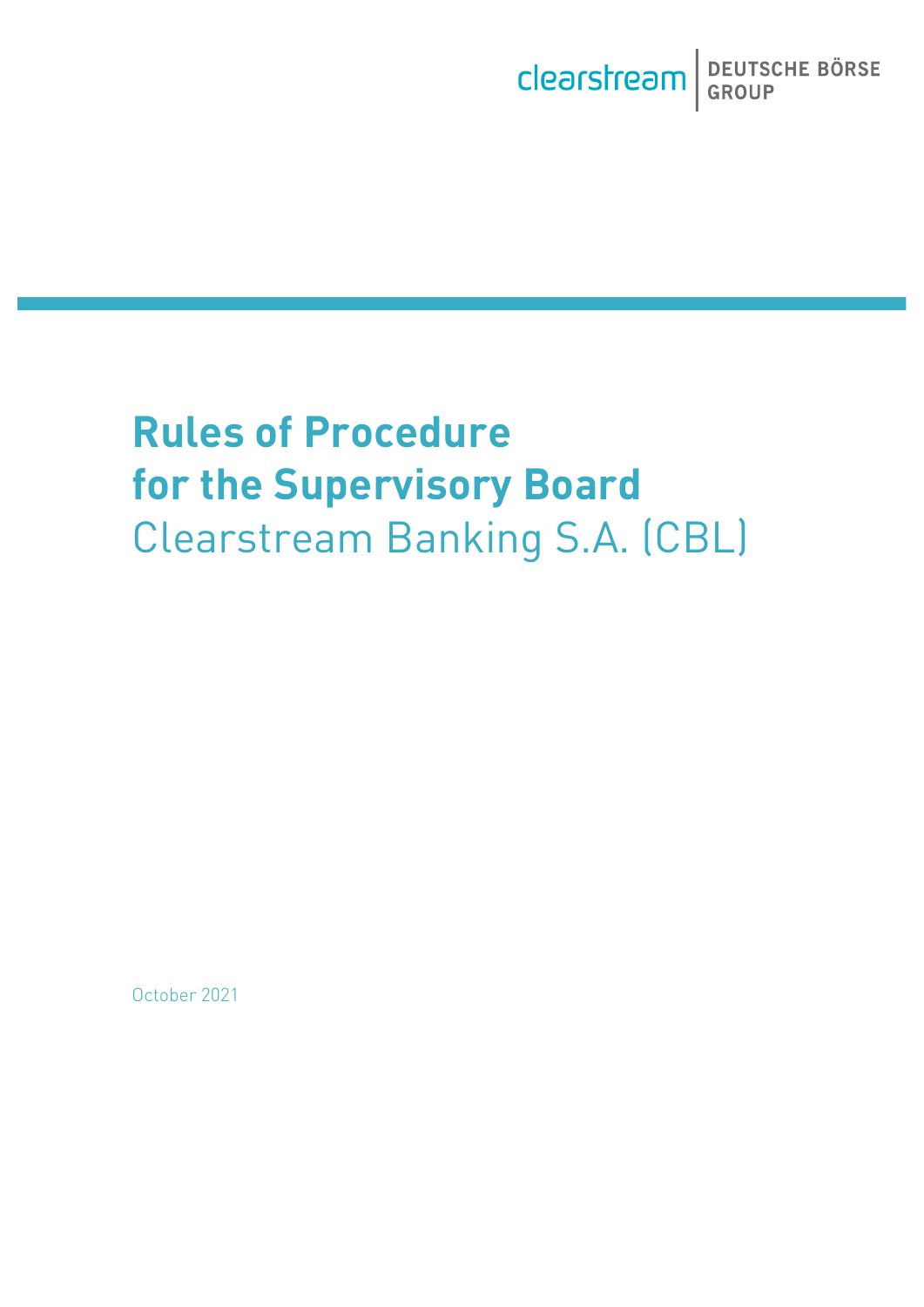#### **Table of Contents**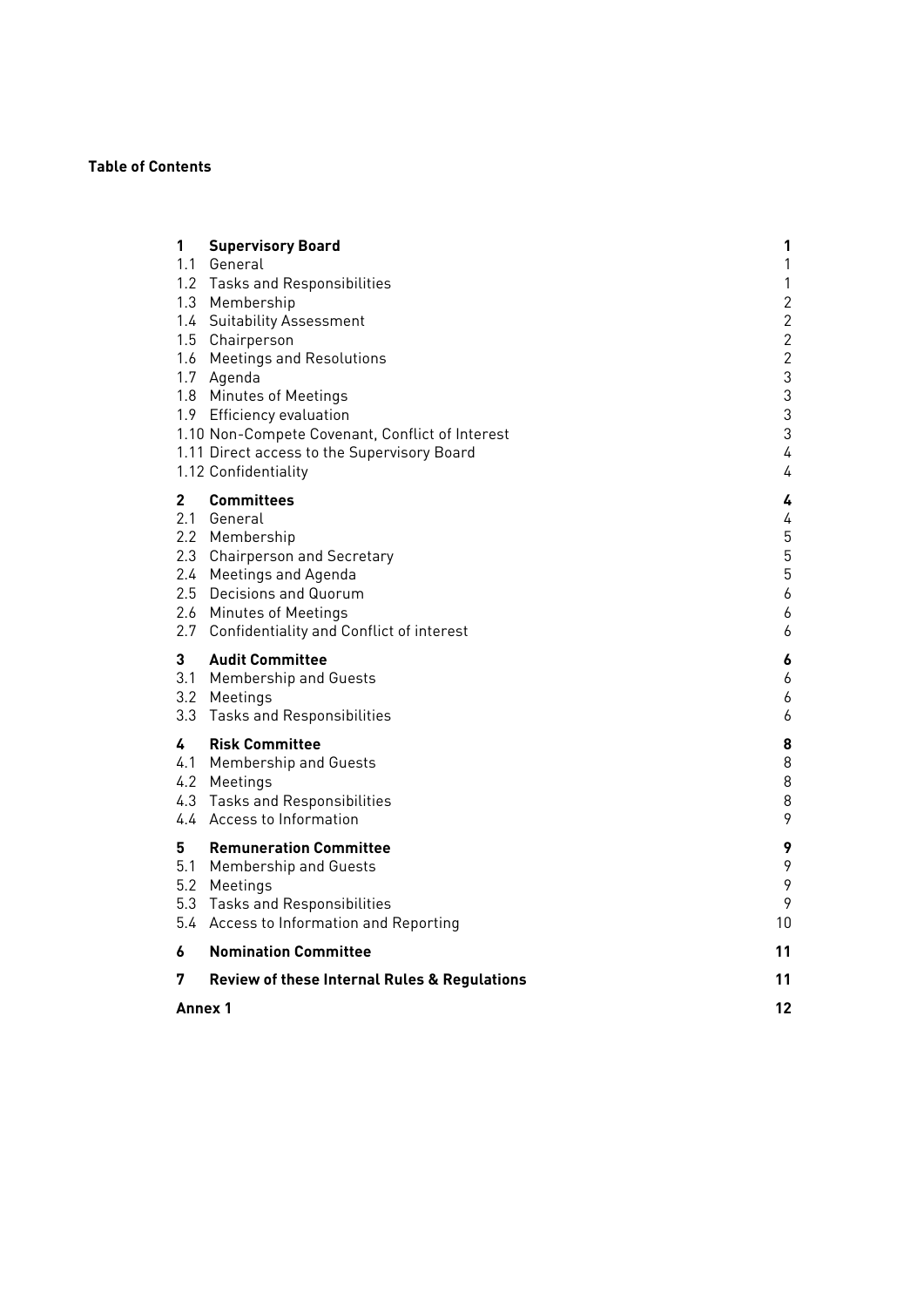<span id="page-2-1"></span><span id="page-2-0"></span>The Supervisory Board of the Company has adopted its Internal Rules & Regulations ("IRRs") as follows:

# **1 Supervisory Board**

#### **1.1 General**

The members of the Supervisory Board shall conduct the business of the Company in accordance with all applicable laws and regulations, notably the law of 10 August 1915 on commercial companies, as amended, as well as the law of 5 April 1993 on the financial sector, as amended, CSSF circulars, notably the CSSF Circular 12/552, as amended, the relevant EU framework, notably the Central Securities Depositories Regulation ("CSDR") including its implementing acts, the Articles of Incorporation, these Internal Rules & Regulations and applicable policies.

#### **1.2 Tasks and Responsibilities**

- <span id="page-2-2"></span>(1) The Supervisory Board has the power to carry out all acts that are explicitly reserved by law to the Supervisory Board.
- (2) In addition to the responsibilities set out in the Internal Rules & Regulations of the Executive Board, the Supervisory Board has in particular the following responsibilities:

#### **(a) Internal Governance**

Regularly, at least once a year, assessing and reviewing the adequacy and effectiveness of and re-approving, as part of the internal governance arrangements, these Internal Rules & Regulations as well as the Internal Rules & Regulations of the Executive Board and the policies regarding suitability, diversity and conflicts of interest;

#### **(b) Supervision of Management**

- i. Supervising and monitoring the management of the Company by the Executive Board;
- ii. Being involved in decisions of fundamental importance for the Company in accordance with the provisions set out in the Internal Rules & Regulations of the Executive Board;

#### **(c) Internal Controls**

- i. Monitoring the internal control system, risk taking and risk management framework and their effectiveness to manage risks;
- ii. Promoting an internal risk and compliance culture;
- iii. Establishing, reviewing and overseeing the implementation of the remuneration policy;

#### **(d) Personnel**

- i. Appointing and dismissing the members of the Executive Board in accordance with the provisions of the Articles of Incorporation; consenting to the election of the CEO and the vice-chairperson of the Executive Board;
- ii. Approving the appointment and dismissal by the Executive Board of the chief compliance officer and chief internal auditor;

#### **(e) Other specific responsibilities**

i. Reviewing the annual financial statements, the management report and the proposal for appropriation of profits provided by the Executive Board and approving the annual financial statements; presenting its observations on such documents to the annual General Meeting of Shareholders;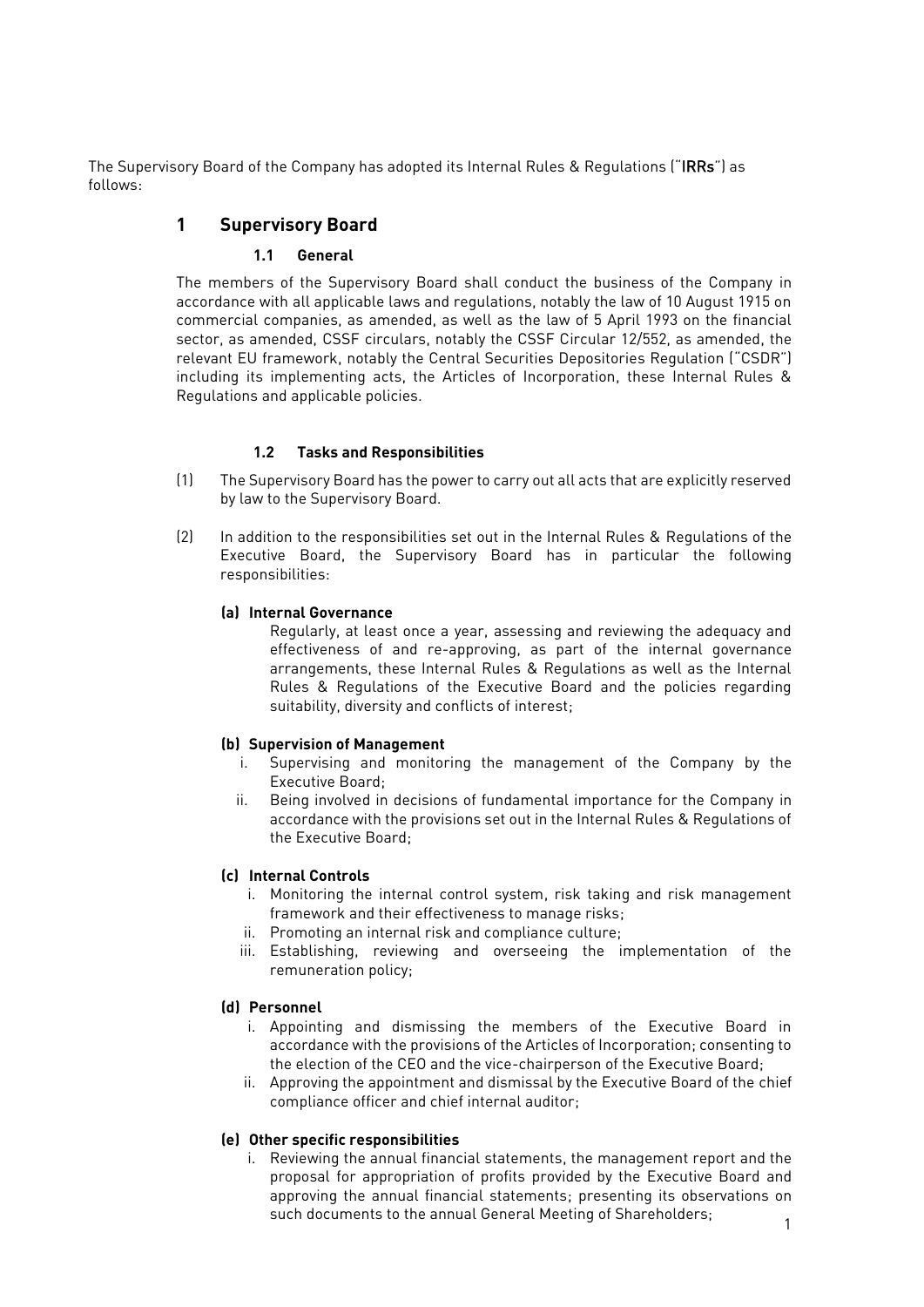ii. Being accountable to shareholders.

#### **1.3 Membership**

- <span id="page-3-0"></span>(1) Only natural persons (personnes physiques) may be members of the Supervisory Board.
- (2) At least one third and no less than two members of the Supervisory Board shall be independent. Independence is defined in accordance with applicable legal and regulatory requirements at the time of appointment.
- (3) The number of members shall be determined from time to time by the General Meeting of Shareholders in accordance with the Articles of Incorporation of the Company. The members shall be elected by the General Meeting of Shareholders, taking into account the applicable rules on the limitation of mandates.
- (4) No person may at the same time be a member of the Executive Board, or have any other executive role, and be a member of the Supervisory Board of the same legal entity.

#### **1.4 Suitability Assessment**

<span id="page-3-1"></span>A member of the Supervisory Board has to fulfil certain criteria, shall be of sufficiently good repute and shall have appropriate skills, knowledge and experience. In order to be compliant with regulatory requirements, candidates and members of the Supervisory Board individually and collectively, have to be run through a suitability assessment according to the provisions of the law of 5 April 1993 on the financial sector, as amended, as well as any other relevant laws and regulations, such as but not limited to the EU relevant framework and guidelines and the CSSF circulars and the Suitability Assessment Policy of the Company.

#### **1.5 Chairperson**

- <span id="page-3-2"></span>(1) The chairperson is elected in accordance with the provisions of the Articles of Incorporation. The Supervisory Board may also elect a vice chairperson who shall assume the tasks of the chairperson in case of unavailability of the chairperson. The chairperson and/or the vice chairperson may at any time be removed from their office by decision of the general meeting of shareholders.
- (2) The chairperson shall maintain regular contact with the Executive Board, particularly with the CEO, and consult with them with respect to the Company's strategy, business development and risk management. The chairperson shall be promptly informed by the CEO of any important events. The chairperson must then notify the Supervisory Board without delay and, if necessary, call an extraordinary Supervisory Board meeting.
- (3) The chairperson is authorised to issue and accept declarations on behalf of the Supervisory Board.
- (4) The chairperson is in charge of promoting a culture of informed and contradictory discussion within the Supervisory Board. The chairperson shall ensure a proper functioning and a balanced composition of the Supervisory Board and that sufficient time is devoted to risk issues.

#### **1.6 Meetings and Resolutions**

- <span id="page-3-3"></span>(1) Meetings of the Supervisory Board shall be held regularly, in general on a quarterly basis; further details shall be determined by the chairperson.
- (2) The meetings shall be convened, as a general rule, three working days before the meeting (excluding the day of convocation and the day of the meeting); if necessary, the meeting may, however, also be convened at shorter notice.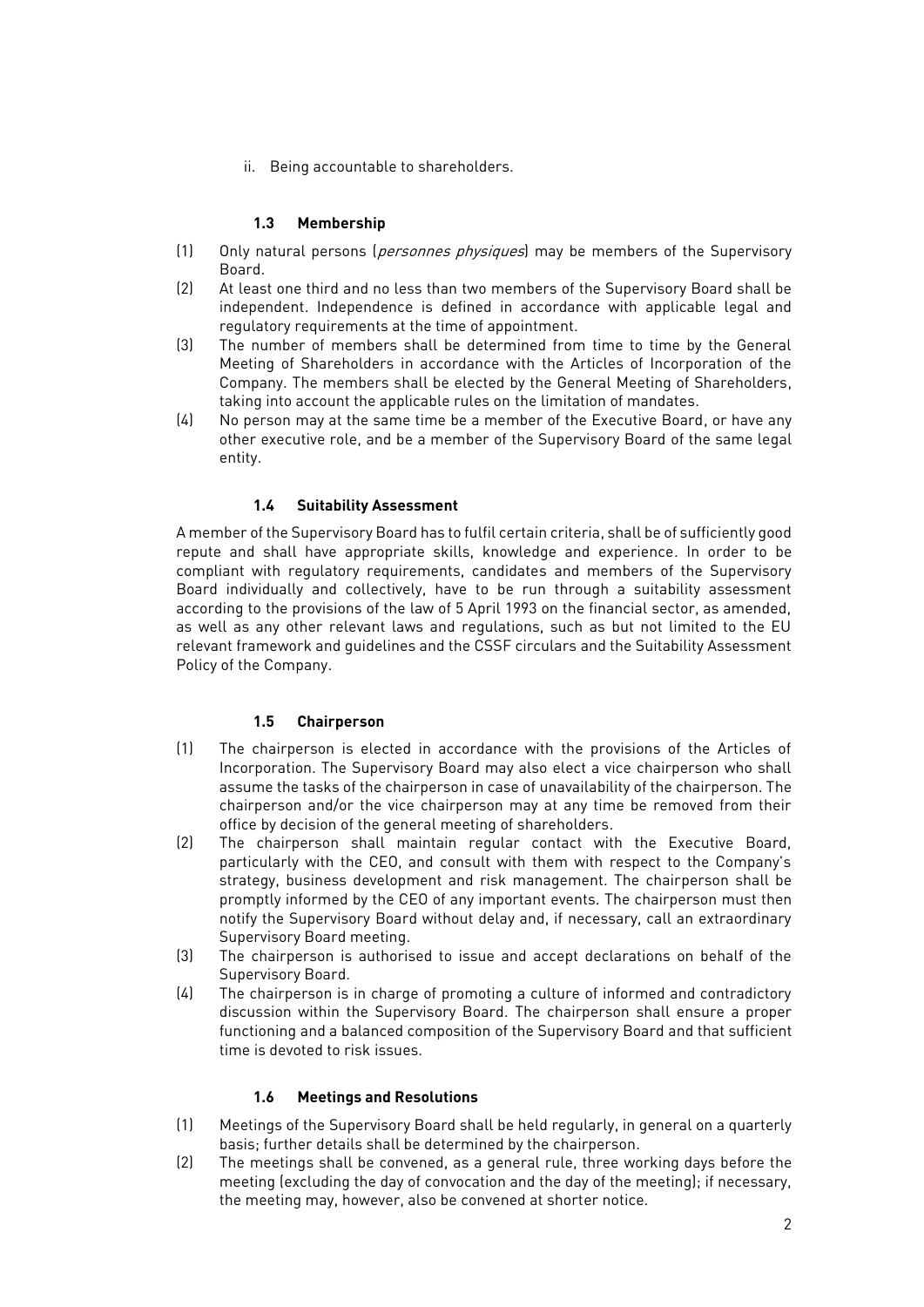- (3) The chairperson has the power to monitor the meeting and to grant the right to speak and to invite such persons as deemed appropriate.
- (4) All board meetings shall be conducted in English and minutes and reporting shall be made in English.
- (5) The members shall endeavour to attend all meetings of the Supervisory Board in person and during their full length.
- (6) The chairperson may invite members of the Executive Board and other individuals to be present during the meetings of the Supervisory Board as guests without voting rights, if and as appropriate.
- (7) Resolutions are taken in accordance with the quorum and majority requirements set out in the Articles of Incorporation.

#### **1.7 Agenda**

- <span id="page-4-0"></span>(1) The individual agenda for each meeting is decided by the chairperson who is supported by the secretary in the organization of the meeting. Any member of the Supervisory Board may also place items on the agenda.
- (2) Items to be discussed must be included on the agenda. An item not on the agenda may be addressed at the meeting, provided all members are present or represented and agree to deliberate on the topic.
- (3) Written material is made available to the members of the Supervisory Board in a timely manner ahead of the meetings, in order to allow the members to adequately review the information provided.
- (4) The agenda may include topics that are for informational purposes only or that require approval by the Supervisory Board. In addition, recurring standard agenda topics can be defined.

#### **1.8 Minutes of Meetings**

- <span id="page-4-1"></span>(1) The secretary will minute all meetings of the Supervisory Board and submit these to the Supervisory Board for approval. The minutes shall be signed by the chairperson and the secretary.
- (2) The minutes shall evidence the discussions that took place in the meeting and shall include:
	- (a) A description of any reported potential or actual conflict of interest,
	- (b) A description of the decisions and measures taken and the topics reviewed by the Supervisory Board, including follow-up actions, if any, and
	- (c) For important items involving risks for the Company or for contradictory debates, details of the main considerations and the views taken, including any dissent.
- (3) If resolutions are passed in the form of circular resolutions, each member of the Supervisory Board shall provide their feedback to Boards & Committees within ten business days from the date of receipt of the resolution proposal.
- (4) The minutes of the meetings shall be made available to the regulator and the external auditor upon request.

#### **1.9 Efficiency evaluation**

<span id="page-4-2"></span>The Supervisory Board shall regularly, at least once a year, assess its own efficiency. The results of the efficiency assessment shall be reported to the General Meeting of Shareholders.

#### **1.10 Non-Compete Covenant, Conflict of Interest**

<span id="page-4-3"></span>(1) The members of the Supervisory Board may not serve on the corporate bodies of or provide consulting services to material competitors of the Company.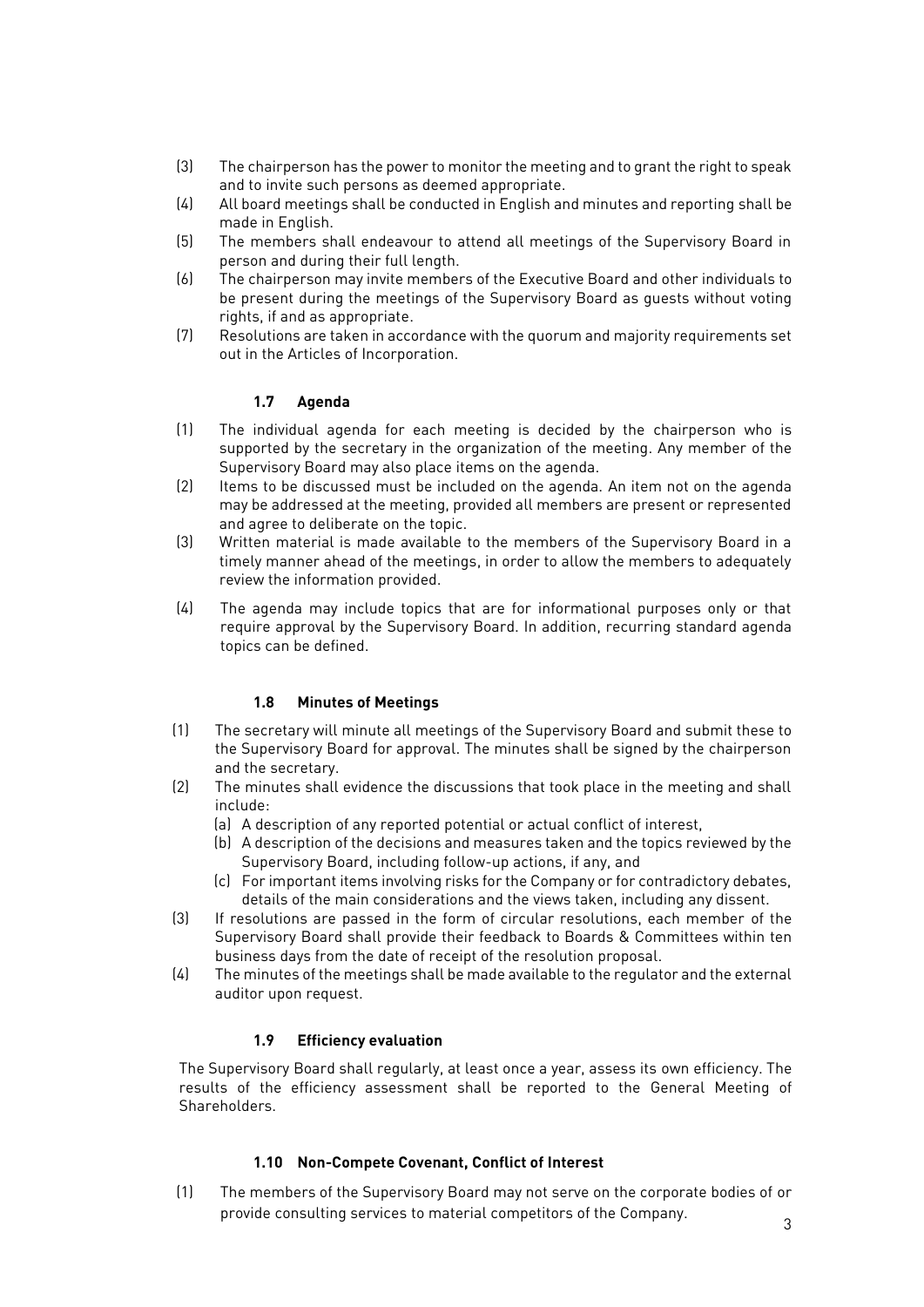- (2) Any member of the Supervisory Board is obliged to inform the chairperson of mandates held within or outside Deutsche Boerse Group. The acceptance of such mandates is subject to the applicable statutory restrictions.
- (3) Adequate measures to prevent, limit, or resolve conflicts of interest shall be taken in accordance with legal requirements and the Policy on Conflicts of Interest.
- (4) Save as otherwise provided by the law, any member of the Supervisory Board having, directly or indirectly, an interest conflicting with the interest of the Company in connection with a transaction falling within the competence of the Supervisory Board shall be obliged to inform the Supervisory Board thereof and to cause a record of this to be included in the minutes of the meeting. The member may not participate in the deliberations relating to the issue or vote on such transaction. The minutes shall comprise a description of how the conflict was managed. Any such conflict of interest must be reported to the next General Meeting of Shareholders prior to such meeting taking any resolution on any other item. Where, by reason of a conflicting interest, the number of members of the Supervisory Board required in order to validly deliberate is not met, the Supervisory Board may decide to submit such decision on this specific item to the General Meeting of Shareholders. This subsection (4) shall not apply where the decisions of the Supervisory Board relate to ordinary business entered into under normal conditions.

#### **1.11 Direct access to the Supervisory Board**

<span id="page-5-0"></span>The chief risk officer, the chief compliance officer, the chief technology officer, chief information security officer and the chief internal auditor of the Company have direct access to the Supervisory Board. For this purpose, the respective officer shall usually contact the chairperson of the Supervisory Board and/or the chairpersons of the relevant committee, as appropriate.

#### **1.12 Confidentiality**

<span id="page-5-1"></span>The members of the Supervisory Board shall be bound to secrecy in respect of any confidential information and data of the Company, in particular trade and business secrets, which become known to members through their activities on the Supervisory Board. This obligation shall survive their term of office. Upon resigning from office, any confidential documents must be returned to the chairperson of the Supervisory Board or, if unavailable, to the vice chairperson or the secretary.

#### <span id="page-5-2"></span>**2 Committees**

#### **2.1 General**

- <span id="page-5-3"></span>(1) The Supervisory Board may decide to create committees, the composition and duties of which it shall determine and which shall exercise their activities under the responsibility of the Supervisory Board. In any case, the Supervisory Board shall constitute four separate committees: an audit committee, a risk committee, a remuneration committee and a nomination committee.
- (2) Unless explicitly stated otherwise in these Internal Rules & Regulations, the provisions of this Art. 2 shall apply to all committees, in particular to the audit committee, the risk committee and the remuneration committee.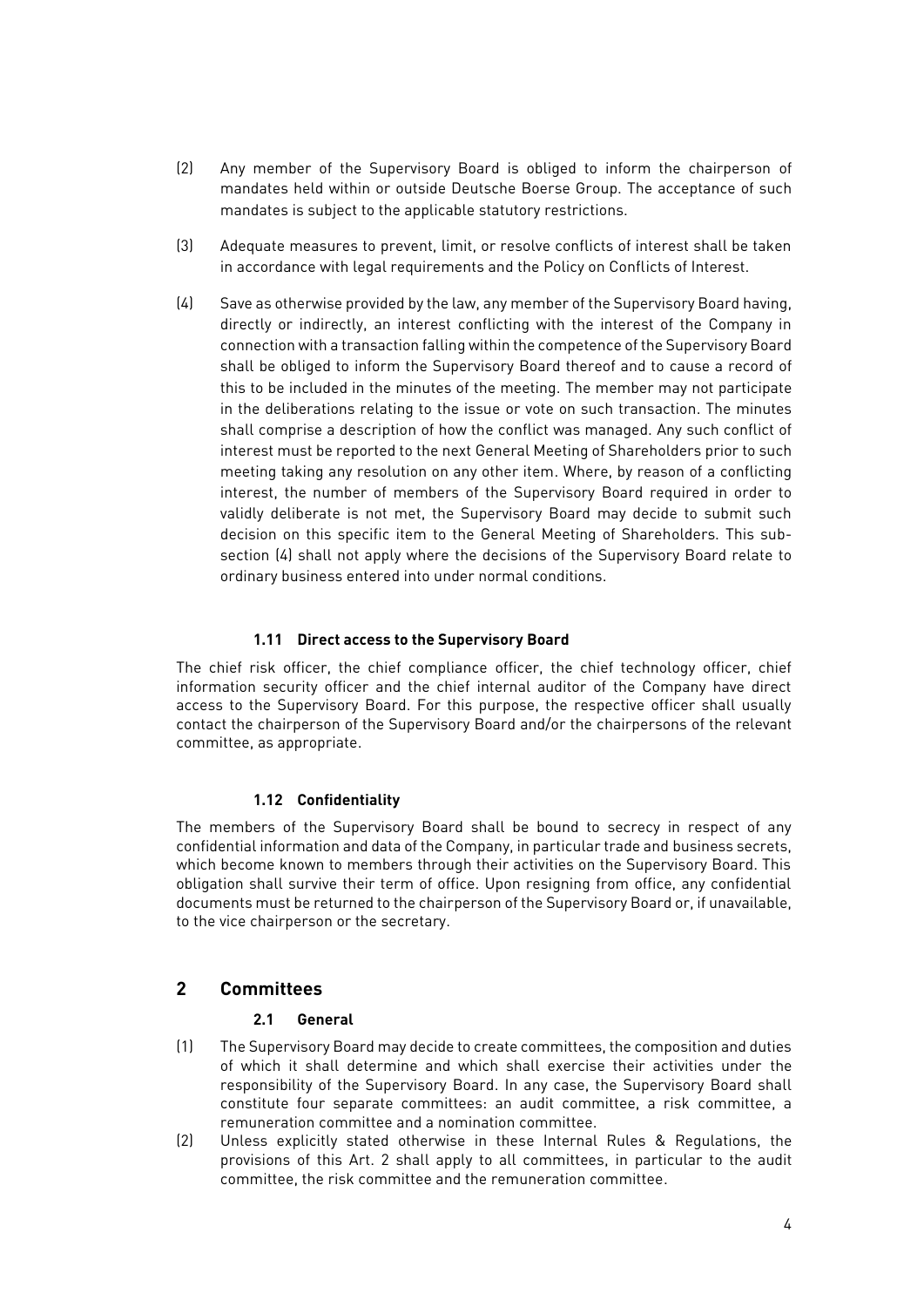- (3) The mission of the committees is to enable the members of the Supervisory Board to fulfil their supervisory mission and to take on their responsibilities pursuant to the applicable national and European laws and the CSSF circulars.
- (4) The Executive Board and the chief risk officer, chief compliance officer, chief information security officer and chief internal auditor shall provide the committees with the appropriate information required to prepare the issues to be discussed. The committees shall be able to request any document and information they deem necessary to fulfil their mission. Each committee may, at the Company`s expense, obtain outside legal or professional advice on any matter within its responsibilities.
- (5) The Supervisory Board cannot delegate its decision-making powers and responsibilities to the committees.
- (6) The committees shall report to the Supervisory Board on a regular basis.
- (7) The committees should have adequate interaction with each other, as deemed necessary or appropriate, to ensure consistency and to avoid any gaps in their respective roles.
- (8) Each committee shall regularly, at least once a year, assess its efficiency. The results shall be reported to the Supervisory Board.

#### **2.2 Membership**

- <span id="page-6-0"></span>(1) Members of the committees shall be appointed by the Supervisory Board for a term of up to four years with possibility of renewal.
- (2) Each committee shall be composed of at least three members, who are members of the Supervisory Board. The members individually and collectively, must have the necessary skills, knowledge and experience in line with the mission of the respective committee to perform their functions.
- (3) Other individuals, such as members of the Supervisory Board, members of the Executive Board and the chief compliance officer, chief information security officer and chief internal auditor, may be invited to attend all or part of any meeting as and when appropriate without being members.

#### **2.3 Chairperson and Secretary**

- <span id="page-6-1"></span>(1) The Supervisory Board shall appoint a member of each committee as chairperson of that committee. These committee chairpersons shall have appropriate experience and in-depth knowledge in the field of competence of that committee.
- (2) The chairperson of each committee shall ensure a proper flow of information and a free and open discussion during the meetings urging members to ask critical questions, and act as an effective link between the committee he/she chairs and the Supervisory Board as well as the Executive Board as appropriate.
- (3) Each committee shall appoint a committee secretary.

#### **2.4 Meetings and Agenda**

- <span id="page-6-2"></span>(1) Meetings of each committee shall be held regularly; further details shall be determined by the chairperson of each committee.
- (2) The meetings shall be convened by the chairperson in writing, by fax, email or in any other electronic form, in a timely manner.
- (3) Meetings should be attended in person. They may, however, also by held by video conference or conference call.
- (4) The agenda shall be set by the chairperson of each committee; each committee member may request to place items to the agenda. Stating the reason for such request, any committee member may also request the chairperson to convene a committee meeting.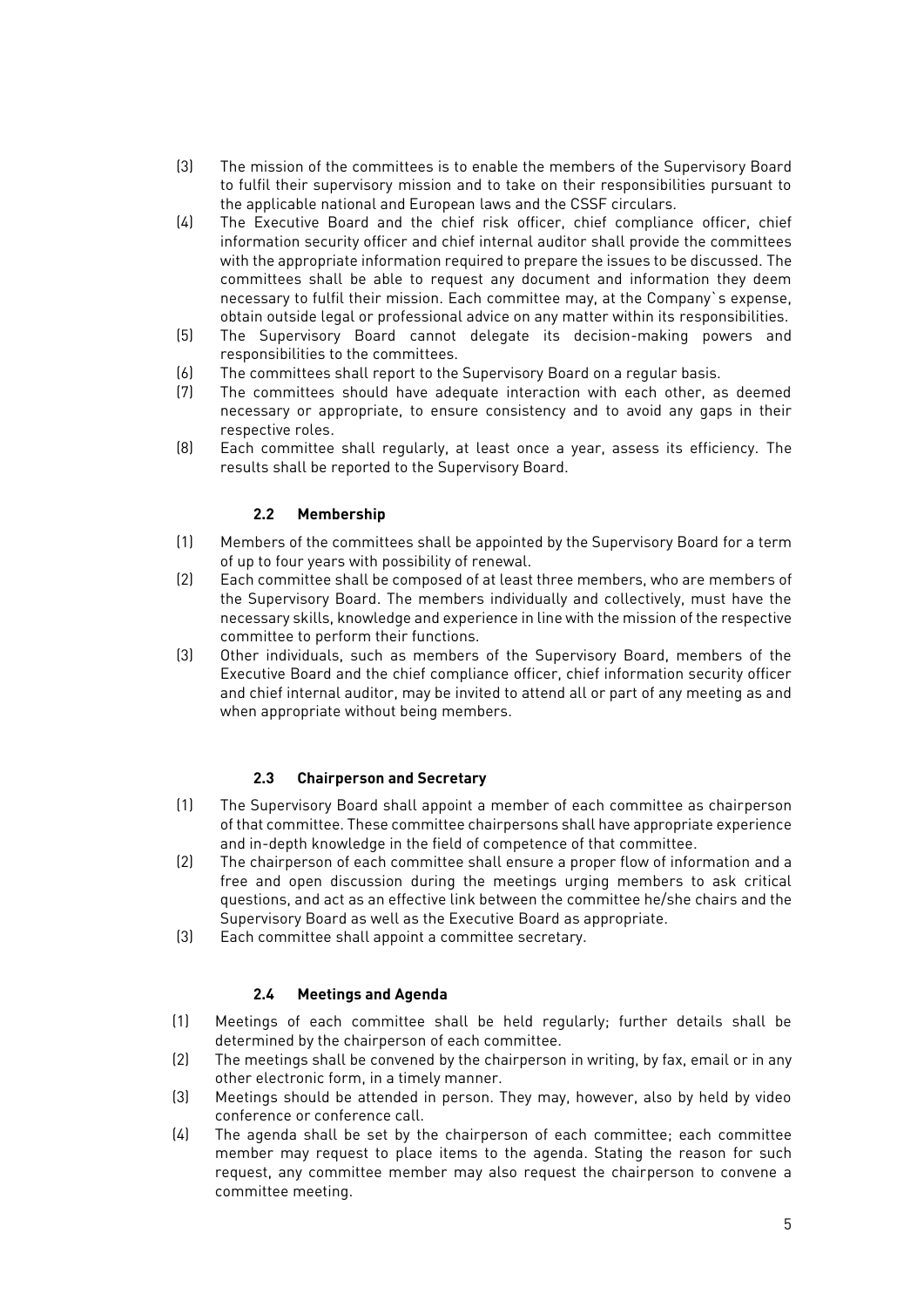#### **2.5 Decisions and Quorum**

- <span id="page-7-0"></span>(1) A quorum shall be deemed present at a meeting if half of its members, but not less than two members, participate in a resolution to be voted upon.
- (2) Regarding the adoption of resolutions, the provisions governing the Supervisory Board shall apply mutatis mutandis.

#### **2.6 Minutes of Meetings**

- <span id="page-7-1"></span>(1) There shall be minutes of the meetings of each committee on which the provisions governing the Supervisory Board shall apply mutatis mutandis.
- (2) The minutes shall be signed by the chairperson of the respective committee and the secretary, if any. They shall be transmitted to the Supervisory Board.

#### **2.7 Confidentiality and Conflict of interest**

- <span id="page-7-2"></span>(1) The members of the committees shall be bound to secrecy in respect of any confidential information and data of the Company, in particular trade and business secrets, which become known to members through their activities on the respective committee. This obligation shall survive their term of office. Upon resigning or removal from office, any confidential documents must be returned to the chairperson of the committee or, if unavailable, to the chairperson of the Supervisory Board.
- (2) Any member of a committee having a conflict of interest shall be obliged to advise the chairperson of the committee thereof and to cause a record of this to be included in the minutes of the meeting. The member may not participate in the deliberations or vote relating to the issue. The minutes shall comprise a description of how the conflict was managed.

# <span id="page-7-3"></span>**3 Audit Committee**

#### <span id="page-7-4"></span>**3.1 Membership and Guests**

- (1) The collective competences of the members shall be representative of the activities and risks of the Company and include specific competences regarding audit and accounting.
- (2) The majority of the members and the chairperson shall be independent and different from the members of the risk committee and the remuneration committee. The chief internal auditor and a representative of the external auditor shall be invited as permanent guests.

#### <span id="page-7-5"></span>**3.2 Meetings**

- (1) The audit committee shall meet, in general, four times a year.
- (2) The meetings shall be called by the chairperson of the audit committee or the committee secretary, if any, at the request of any of its members or at the request of the external or internal auditor if they consider it necessary.

#### <span id="page-7-6"></span>**3.3 Tasks and Responsibilities**

The audit committee shall address finances, auditing and information security, in particular the following issues, in order to assist the Supervisory Board with the fulfilment of its supervisory mission:

(a) Reporting and Accounting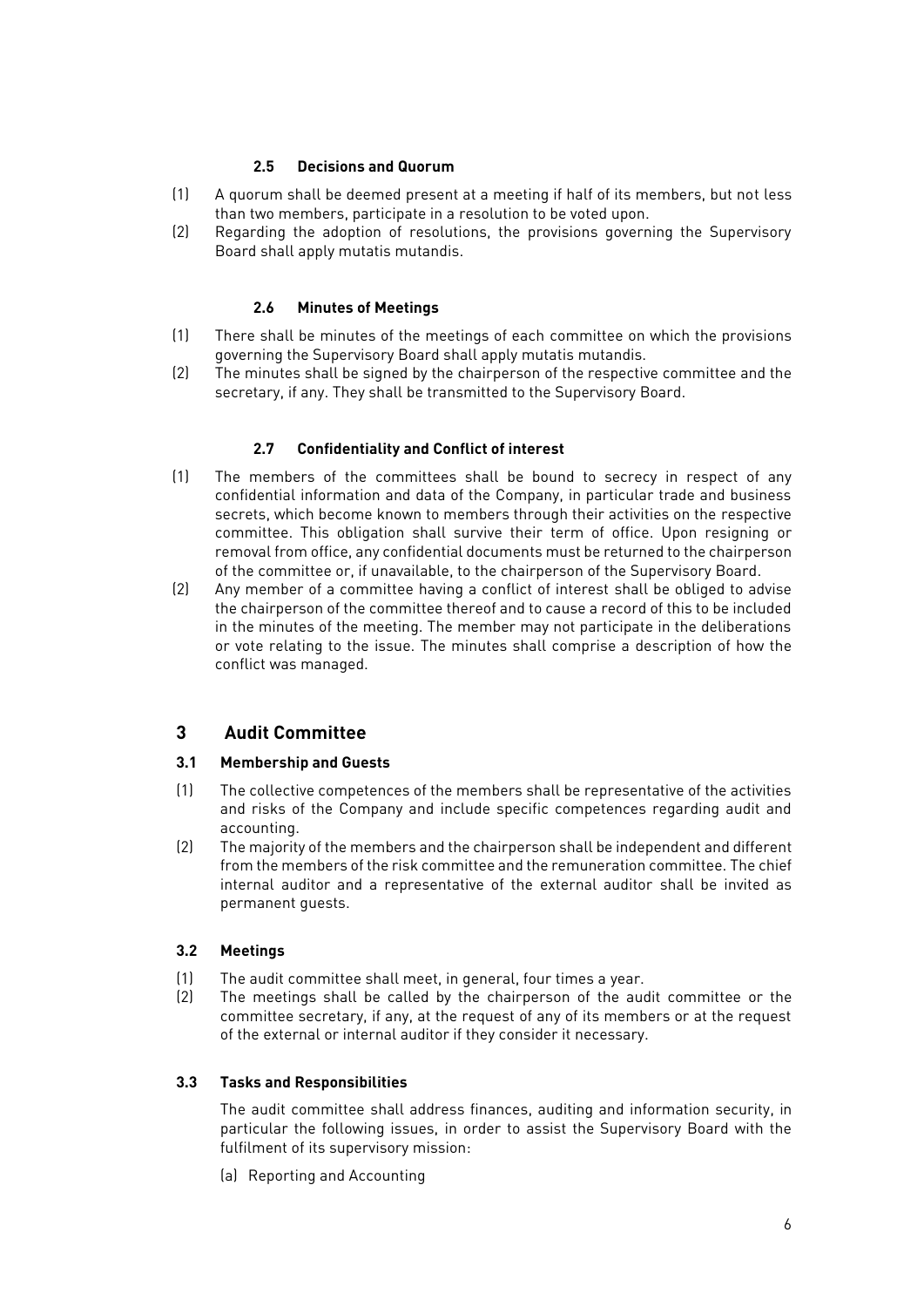- i. monitor the reporting and accounting process and submit recommendations to ensure its integrity,
- ii. review the annual financial statements, the management report and the proposal for appropriation of profits; prepare the Supervisory Board's report to the General Meeting of Shareholders,
- iii. deliberate on the compliance with the accounting rules and the financial reporting process,
- (b) Internal Audit
	- i. advise the Supervisory Board on the performance of the internal audit function,
	- ii. monitor the adequacy and effectiveness of the internal auditing system in the context of the Company's overall risk management system,
	- iii. deliberate on the quality of the work carried out by the internal audit function and compliance with the applicable rules and regulations,
	- iv. assess and monitor the independence of the internal audit function and that it has adequate resources, skills and appropriate access to information,
	- v. confirm the internal audit charter and the internal audit plan,
	- vi. deliberate on management's responsiveness to the findings and recommendations of the internal audit function,
- $(c)$
- i. monitor the statutory audit of the financial statements,
- ii. be in charge of the process of selection, appointment, re-appointment, revocation and remuneration of the external auditor, and recommend the external auditor to be appointed,
- iii. deliberate on the quality of the work carried out by the external auditor, their independence and objectivity, their compliance with the applicable rules of professional ethics as well as the scope and frequency of the audits; in this respect, the audit committee shall analyse and assess the reports on the annual accounts, the management letters, the long-form reports and, where relevant the non-audit services, deliberate on management's responsiveness to the findings and recommendations of the external auditor,
- iv. inform the Supervisory Board of the outcome of the audit by the external auditor and explain how the audit contributed to the integrity of financial reporting and what the role of the audit committee was in that process and propose the measures to address any identified shortcomings,
- (d)
- i. advise the Supervisory Board on the performance of the information security function,
- ii. assess and monitor the independence of the information security function and that it has adequate resources, skills and appropriate access to information,
- iii. confirm the information security charter.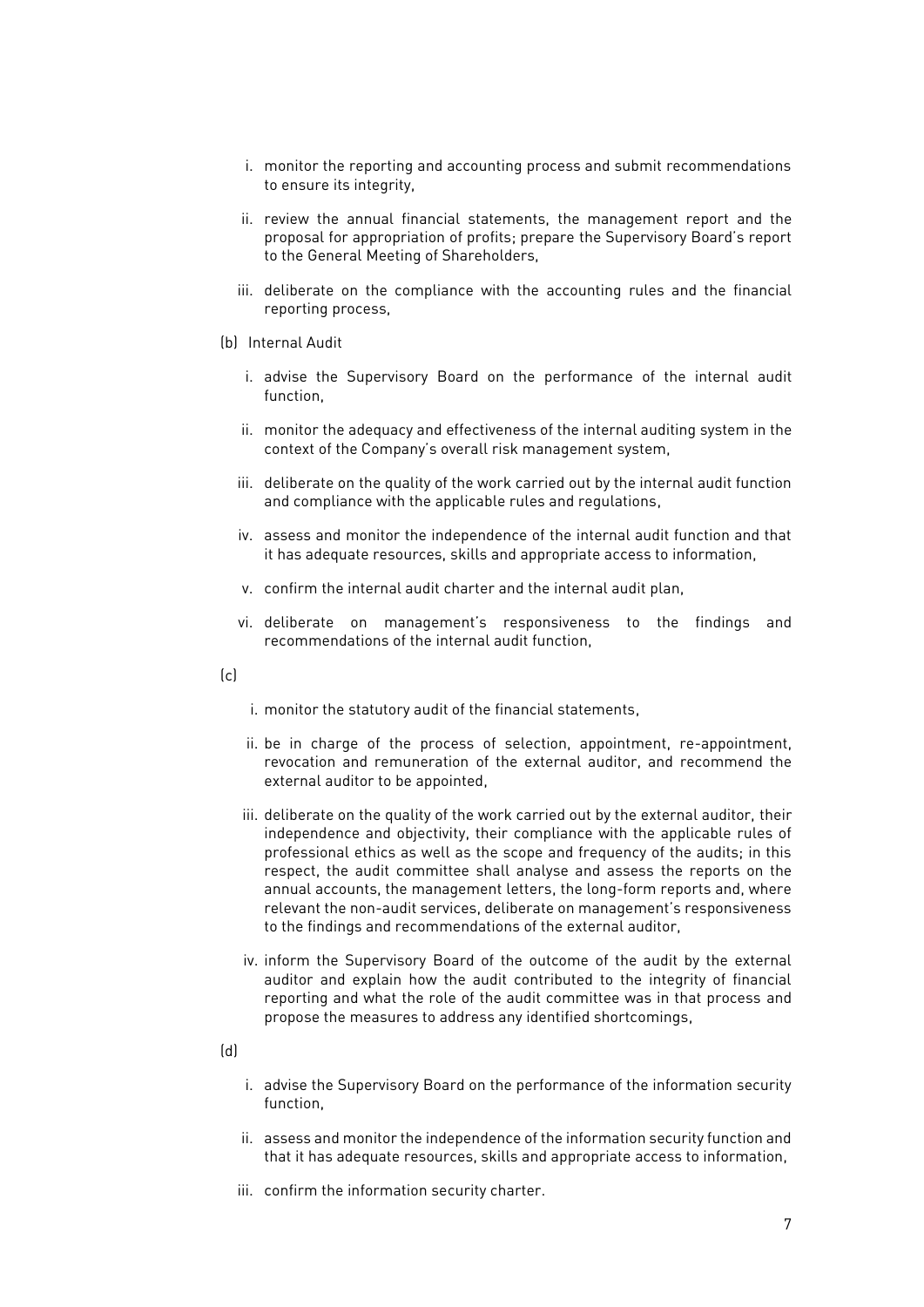# <span id="page-9-0"></span>**4 Risk Committee**

#### <span id="page-9-1"></span>**4.1 Membership and Guests**

- (1) The majority of the members shall be independent from the Executive Board and different from the members of the audit committee and the remuneration committee.
- (2) The chairperson of the risk committee shall be independent from the Executive Board and must be different from the chairperson of the Supervisory Board and any other committee.
- (3) The chairperson of the risk committee may make direct enquiries to both the chief internal auditor and the chief risk officer. The chief risk officer shall have direct access to the risk committee.

#### <span id="page-9-2"></span>**4.2 Meetings**

The risk committee shall meet, in general, four times a year.

#### <span id="page-9-3"></span>4.3 **Tasks and Responsibilities**

The purpose of the risk committee is to advise the Supervisory Board on the overall risk strategy and the current and future risk appetite and to assist the Supervisory Board in its mission to assess the correlation between the risks incurred, the Company's ability to manage these risks and the internal and regulatory own funds and liquidity reserves. The risk committee shall address, in particular, the following issues:

- (a) support the Supervisory Board in monitoring the implementation of the risk strategy and the overall risk-taking and risk management framework as well as the adequacy of the incurred risks relating to the strategy, the risk appetite and the risk mitigating measures by the Executive Board,
- (b) confirm the risk, capital and liquidity policy,
- (c) advise and assist the Supervisory Board in recruiting external experts,
- (d) deliberate, on a regular basis and in a critical manner, on
	- i. the risk profile, its future development as a result of internal and external events and its adequacy with the risk strategy, the risk appetite, the policies and the risk limit systems and the Company's ability to manage these risks, considering its internal and regulatory own funds and liquidity reserves,
	- ii. the adequacy of the risk-taking and risk management framework in relation to the strategy and the business objectives, the corporate culture and the framework of the Company's values,
	- iii. the quality of the work carried out by the risk control function (including adequate resources and required skills) and compliance with the applicable rules and regulations,
	- iv. the assessment, through stress scenarios and stress testing, of the impact of internal and external events on the risk profile and the ability to bear the its risks,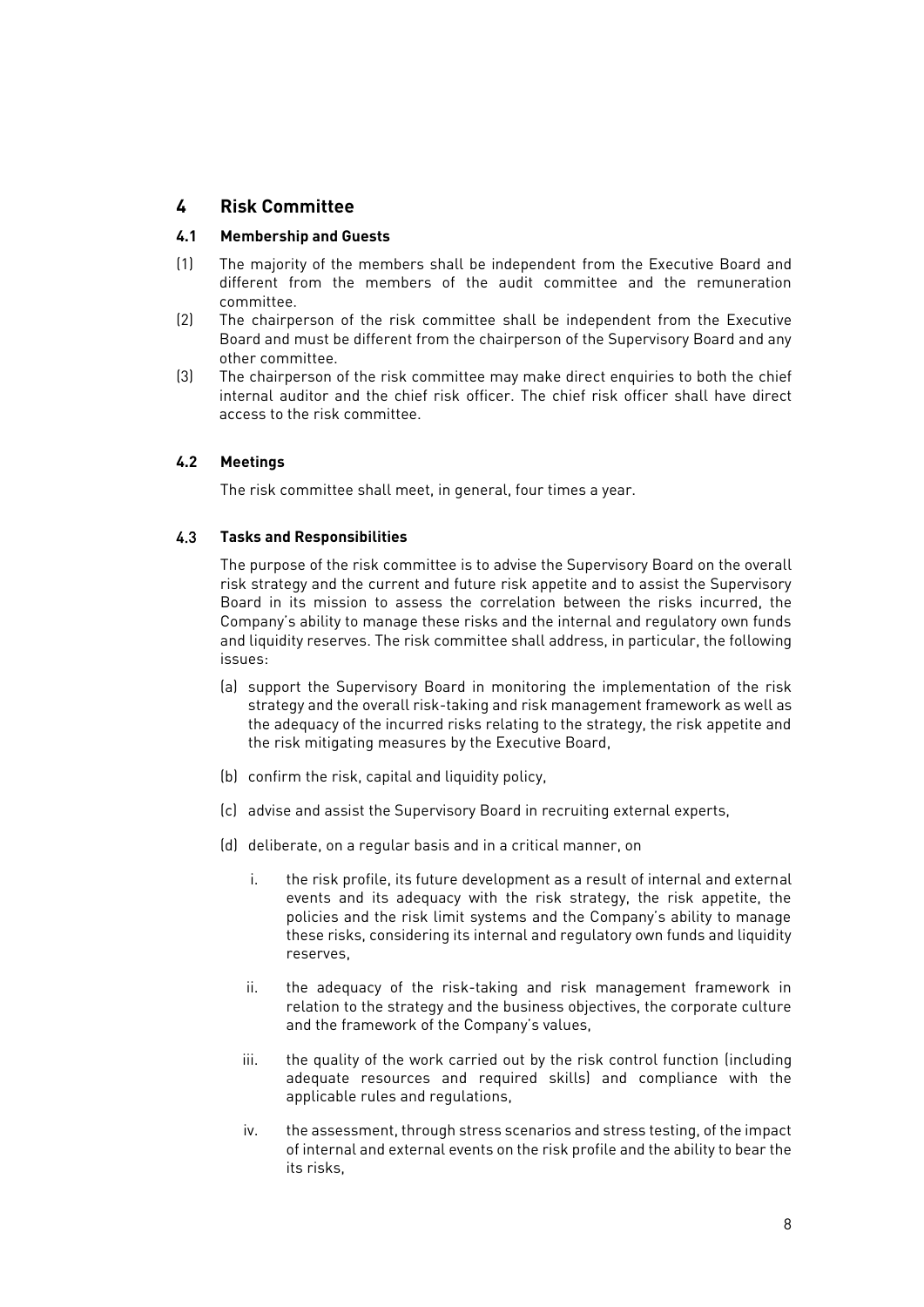- v. management's responsiveness to the findings and recommendations of the risk control function, and the actions taken to address identified shortcomings,
- vi. the compliance and pricing of products and services offered to clients with the business model and the risk strategy; where prices do not properly reflect risks, taking into account the business model and risk strategy, the risk committee shall present a remedy plan,
- vii. without prejudice to the tasks of the remuneration committee, the appropriateness of the benefits provided for in the remuneration policies and procedures, considering the risk level of the Company, its internal and regulatory capital and liquidity reserves as well as its profitability,
- viii. report the outcome of the deliberations to the Supervisory Board, by proposing the measures to address any identified shortcomings.

#### <span id="page-10-0"></span>**4.4 Access to Information**

- (1) The risk committee shall have access to information on the risk situation of the Company and shall have direct access to the risk management function and to external advisors.
- (2) The risk committee shall determine the nature, amount, format and frequency of the information on risk which it is to receive.

# <span id="page-10-1"></span>**5 Remuneration Committee**

#### <span id="page-10-2"></span>**5.1 Membership and Guests**

- (1) In case one or more members of the Supervisory Board are staff representatives the remuneration committee shall include at least one staff representative. The majority of the members and the chairperson shall be independent from the Executive Board and different from the members of audit committee and the risk committee.
- (2) The chairperson of the remuneration committee shall have expertise in the fields of compensation systems and remuneration policies.
- (3) The CEO may attend meetings addressing the remuneration of other members of the Executive Board or staff members. Unless decided otherwise by the chairperson, the CEO shall not be present for the voting procedure.

#### <span id="page-10-3"></span>**5.2 Meetings**

- (1) The remuneration committee shall meet at least once per year.
- (2) The attendance of the chairperson is mandatory to form a quorum.

#### <span id="page-10-4"></span>**5.3 Tasks and Responsibilities**

The remuneration committee shall advise the Supervisory Board on the remuneration policy, which it shall oversee. Additionally, it shall address, in particular, the following issues, in order to assist the Supervisory Board with the fulfilment of its supervisory mission:

(a) prepare decisions of the Supervisory Board regarding the general principles of remuneration of the employees, in particular the remuneration of the members of the Executive Board, of the heads of the internal control functions as well as of those employees with a material impact on the overall risk profile of the Company ("Risk Takers"). In doing so, the remuneration committee shall take into account the effects of the recommendations on the risk management and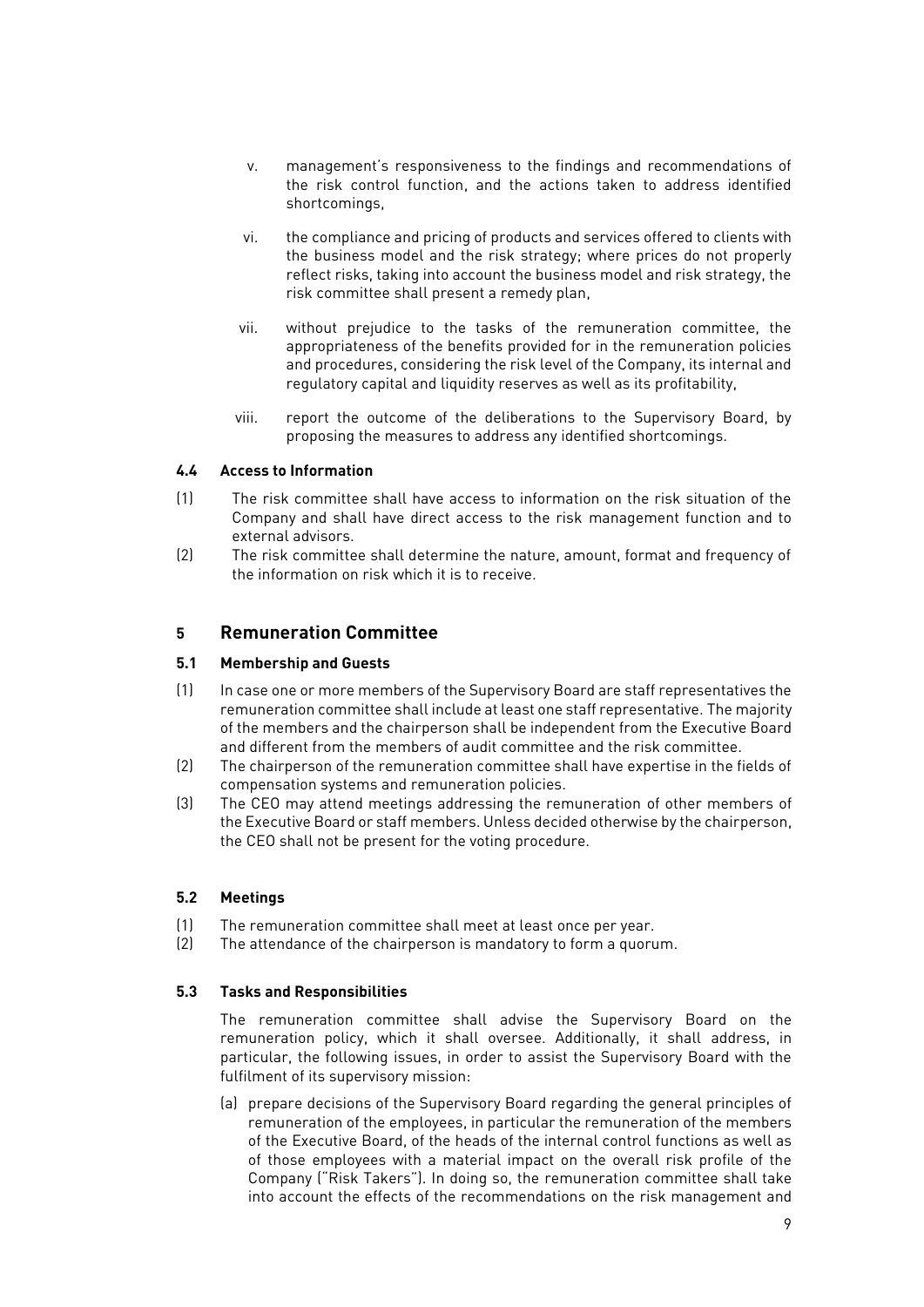the long-term interests of the shareholders, investors and other stakeholders in the Company and the public interest,

- (b) provide support and advice to the Supervisory Board and stakeholder(s) (e.g. Compensation Officer, organizational units responsible for the development of the remuneration systems. etc.) on the design of the remuneration policy in order to ensure its alignment with the actual situation and with the requirements as to the remuneration mechanisms (e.g. Remuneration Policy, Variable Remuneration Schemes, etc.) which are designed at the level of Clearstream Group,
- (c) support the Supervisory Board in monitoring the adequate structure of remuneration systems, its appropriateness and compliance with the remuneration policy, in particular directly oversee the remuneration of the heads of internal control functions (risk, compliance, internal audit),
- (d) support the Supervisory Board in assessing the performance as well as determining the remuneration of the members of the Executive Board,
- (e) prepare the assessment on the effects of the remuneration system on the risk, capital and liquidity management as well as support and advise the Supervisory Board to ensure that the overall remuneration policy is consistent with the longterm sound and prudent management of the Company. In doing so, the remuneration committee should liaise with relevant stakeholders and committees, in particular consider the risk committee's assessment on appropriateness of the benefits, and take into consideration how the remuneration system will react to future external and internal events,
- (f) review the appointment of external remuneration consultants that the Executive Board or Supervisory Board may decide to engage for advice or support,
- (g) provide support and advice to the Supervisory Board to ensure the adequacy of the information provided to shareholders on remuneration policies and practices, in particular on the ratio between fixed and variable remuneration,
- (h) contribute to the annual review process of the remuneration policy and ensure that appropriate remedial actions are proposed, approved and implemented, if required.

#### <span id="page-11-0"></span>**5.4 Access to Information and Reporting**

- (1) The remuneration committee shall be provided with information on individual performance of the members of the Executive Board and, upon request, the heads of the internal control functions and the Risk Takers as well as on events requiring adjustments or forfeiture of variable remuneration (i.e. negative performance contributions, personal knock outs, capital base/financial performance of the Company).
- (2) The remuneration committee shall have access to all data and information concerning the decision-making process of the Executive Board on the remuneration policies and practices, design and implementation, oversight and review.
- (3) The chairperson of the remuneration committee may request information from the chief internal auditor and the heads of the organizational units responsible for the development of the remuneration systems.
- 10 (4) The remuneration committee shall collaborate with other committees of the Supervisory Board and of the Executive Board whose activities might have an impact on the design and proper functioning of remuneration policies and practices.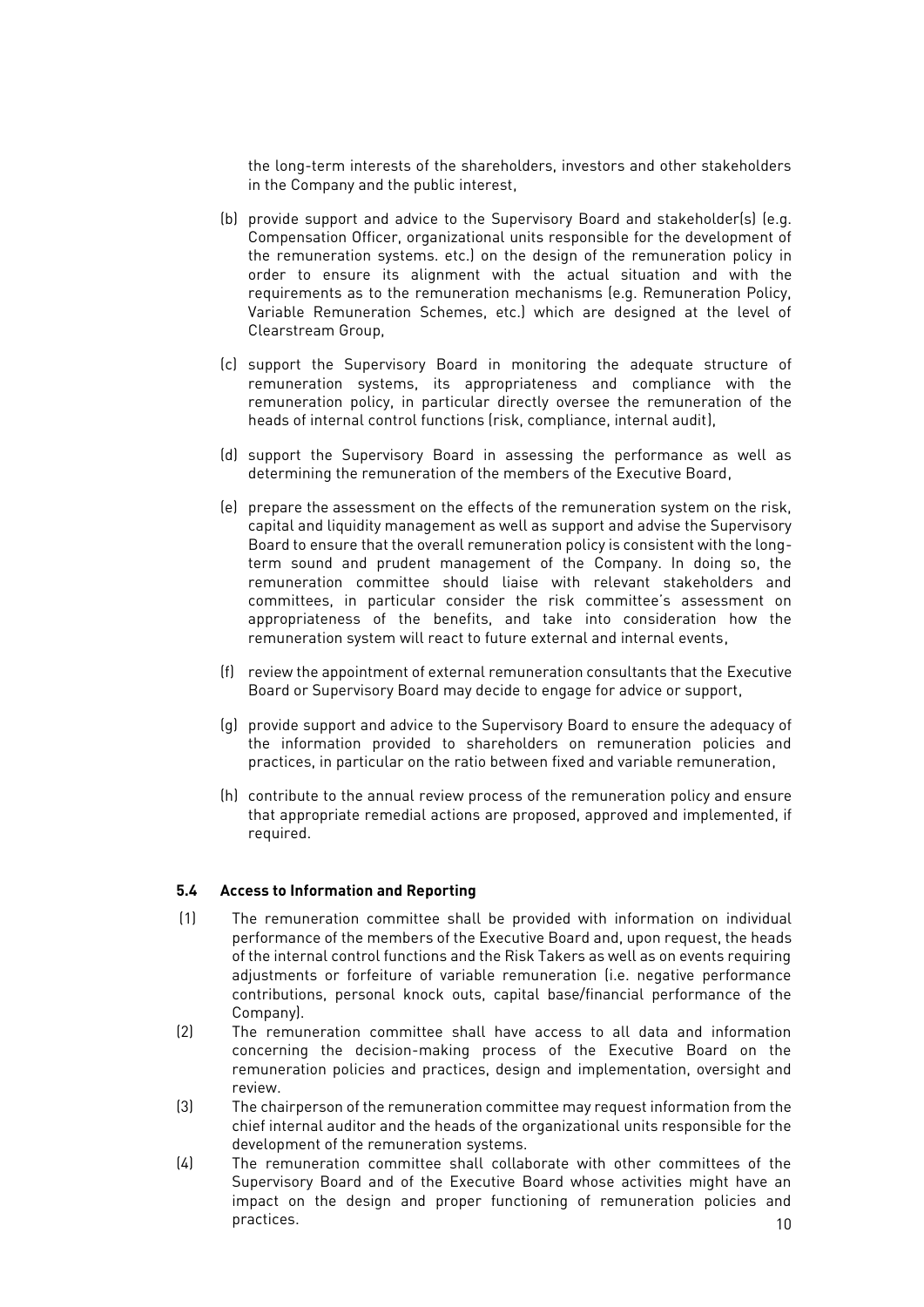(5) The remuneration committee shall inform the Supervisory Board about its activities at least on a yearly basis and whenever deemed appropriate.

### <span id="page-12-0"></span>**6 Nomination Committee**

The nomination committee shall

- (a) identify and recommend, for the approval of the Supervisory Board and the approval of the general meeting of shareholders, candidates to fill vacancies in the Executive Board and the Supervisory Board, respectively. In doing so, the nomination committee shall evaluate the balance and diversity of knowledge, skills and experience of the respective members. Further, the nomination committee shall prepare a job description and a candidate profile for a particular appointment, and assess the time commitment expected, where necessary;
- (b) decide on and recommend, for the approval of the Supervisory Board, a target for the representation of the underrepresented gender in the Supervisory Board and the Executive Board. Further the nomination committee shall prepare a policy to promote the representation of the underrepresented gender in the Supervisory Board and the Executive Board as well as to foster diversity to achieve a wide range of qualities and skills of their members. The target, the policy and its implementation shall be made public on the website of the Company;
- (c) periodically, at least annually, assess the structure, size, composition and performance of the Executive Board and Supervisory Board, and make recommendations to the Supervisory Board with regard to improvements;
- (d) periodically, at least annually, perform a suitability assessment of the individual members of the Executive Board and the Supervisory Board and each board collectively and
- (e) periodically review the rules of the Supervisory Board for selection and appointment of members of the Executive Board and make recommendations to the Supervisory Board in this regard.

In performing its duties, the nomination committee shall, to the extent possible and on an ongoing basis, take into account the need to ensure that the decisions of the Executive Board and the Supervisory Board are not dominated by one individual or a small group of individuals in a manner that is detrimental to the interests of the Company as a whole.

# <span id="page-12-1"></span>**7 Review of these Internal Rules & Regulations**

This document shall be reviewed at least annually.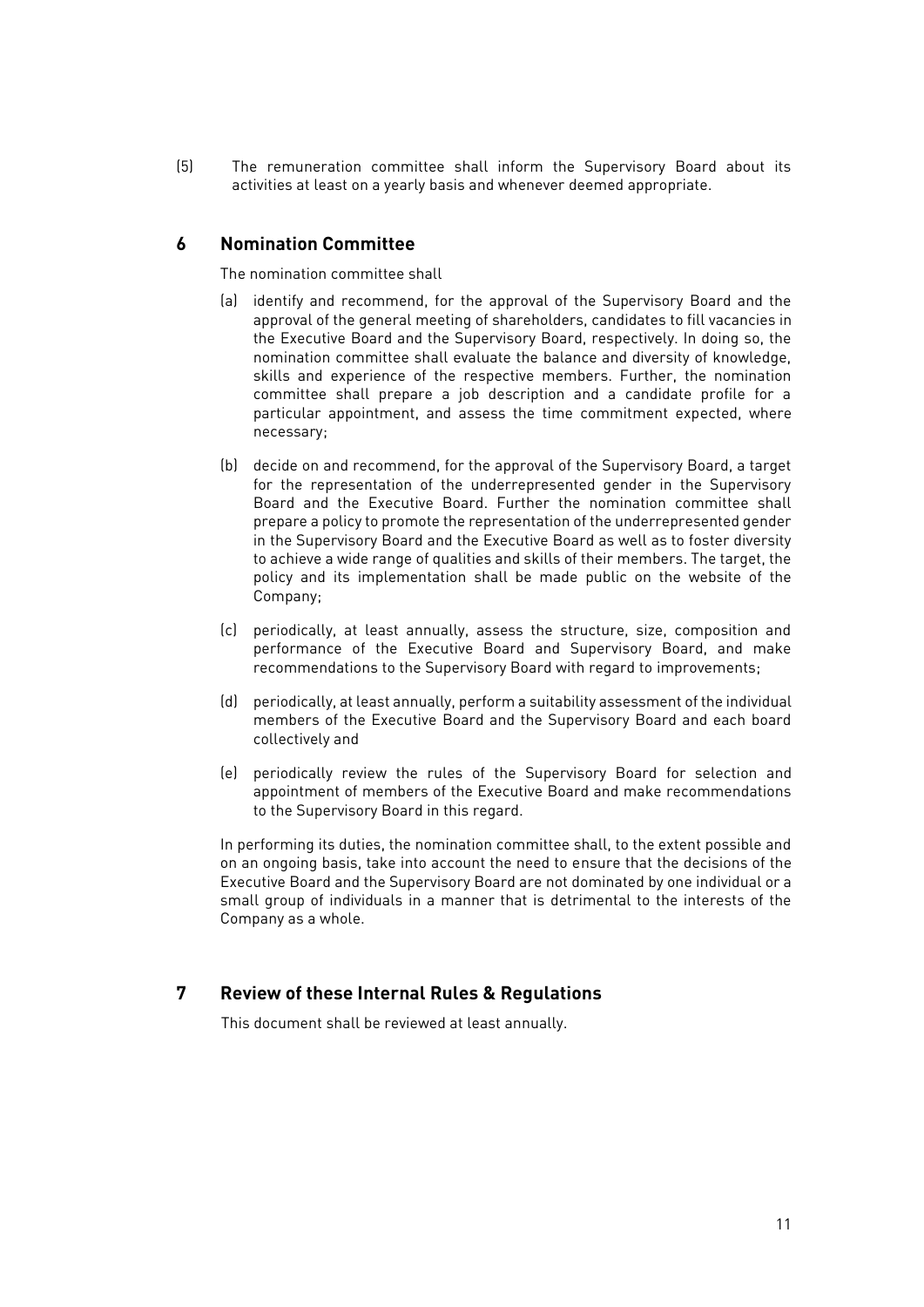#### <span id="page-13-0"></span>**List of responsibilities of the Executive Board and the Supervisory Board deriving from Art. 49(2) and (3) of the COMMISSION DELEGATED REGULATION (EU) 2017/392 of 11 November 2016**

| <b>Task/Responsibility</b>                                                                                                                                                                                                                 | <b>Body responsible within</b><br><b>Clearstream Banking S.A.</b>                                                                                        |
|--------------------------------------------------------------------------------------------------------------------------------------------------------------------------------------------------------------------------------------------|----------------------------------------------------------------------------------------------------------------------------------------------------------|
|                                                                                                                                                                                                                                            | (EB = Executive Board;<br>SB = Supervisory Board)                                                                                                        |
| Art. 49(2) COMMISSION DELEGATED REGULATION (EU) 2017/392                                                                                                                                                                                   |                                                                                                                                                          |
| The <i>management body</i> shall assume at least the<br>following responsibilities:<br>a) establish well-documented policies, procedures<br>and processes by which the management body,<br>senior management and committees shall operate; | EB; SB re procedures of EB, SB and<br>SB committees; SB re policies<br>related to SB responsibilities                                                    |
| establish clear objectives and strategies for the<br>b<br>Company;                                                                                                                                                                         | EB with approval of SB                                                                                                                                   |
| effectively monitor senior management;<br>c)                                                                                                                                                                                               | <b>SB</b>                                                                                                                                                |
| d)<br>establish adequate remuneration policies;                                                                                                                                                                                            | EB re employees; SB re EB                                                                                                                                |
| ensure the surveillance of the risk-management<br>e)<br>function and take the decisions related to risk<br>management;                                                                                                                     | EB; SB to monitor                                                                                                                                        |
| f)<br>ensure the independence and adequate resources of                                                                                                                                                                                    | EB; SB to monitor                                                                                                                                        |
| a risk-management function;                                                                                                                                                                                                                |                                                                                                                                                          |
| a technology function                                                                                                                                                                                                                      |                                                                                                                                                          |
| a compliance and internal control function;<br>and                                                                                                                                                                                         |                                                                                                                                                          |
| an internal audit function.                                                                                                                                                                                                                |                                                                                                                                                          |
| monitor outsourcing arrangements;<br>g)                                                                                                                                                                                                    | EB; SB to monitor                                                                                                                                        |
| h)<br>monitor and ensure compliance with all relevant<br>regulatory and supervisory requirements;                                                                                                                                          | EB; SB to monitor                                                                                                                                        |
| be accountable to shareholders or other owners,<br>i)<br>employees, users and other relevant stakeholders;<br>and                                                                                                                          | EB; SB partially, notably to<br>shareholders                                                                                                             |
| j)<br>approve internal audit planning and review                                                                                                                                                                                           | EB with approval of SB (audit<br>committee might prepare decision)                                                                                       |
| review and update regularly the governance<br>k)<br>arrangements of the Company                                                                                                                                                            | EB; SB re procedures of the boards;<br>other than that to monitor only                                                                                   |
| Where the <i>management body</i> or its members delegate tasks,<br>they shall retain the responsibility for decisions that may<br>affect the smooth provision of services by the CSD.                                                      | EB                                                                                                                                                       |
| The CSD's management body shall hold the final<br>responsibility for managing the CSD's risks.                                                                                                                                             | EB; SB to hold final responsibility<br>for monitoring the performance of<br>the MB as well as the systems that<br>ensure an effective risk<br>management |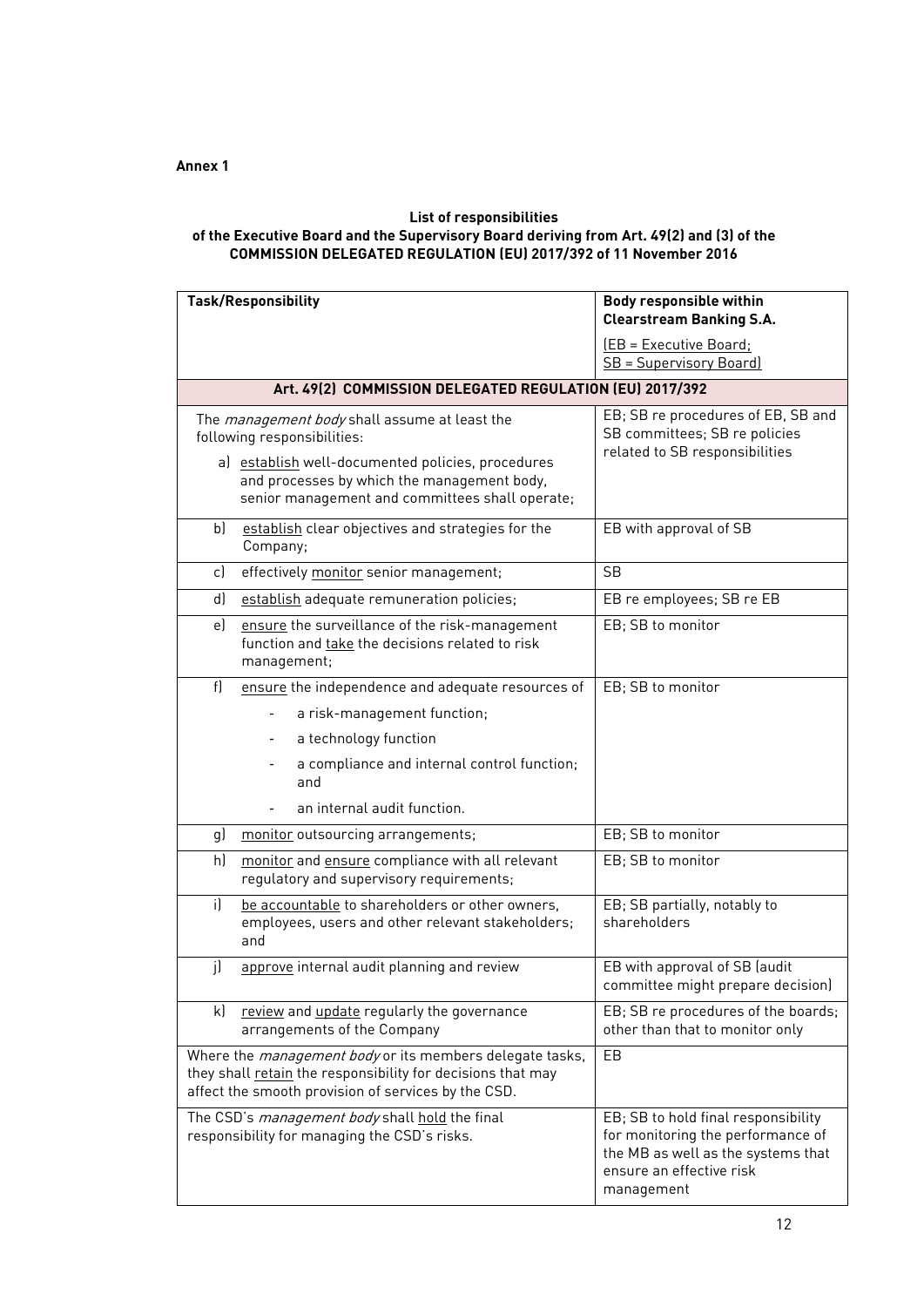| The <i>management body</i> shall define, determine and<br>document an appropriate level of risk tolerance and risk<br>bearing capacity for the CSD and for all the services that the<br>CSD provides.                                                                                                                      | EB with approval of SB |  |
|----------------------------------------------------------------------------------------------------------------------------------------------------------------------------------------------------------------------------------------------------------------------------------------------------------------------------|------------------------|--|
| The <i>management body</i> and senior management shall ensure<br>that the CSD's policies, procedures and controls are<br>consistent with the CSD's risk tolerance and risk bearing<br>capacity and that these policies, procedures and controls<br>address how the CSD identifies, reports, monitors and<br>manages risks. | EB; SB to monitor      |  |
| Art. 49(3) COMMISSION DELEGATED REGULATION (EU) 2017/392                                                                                                                                                                                                                                                                   |                        |  |
| The senior management shall have at least the following<br>responsibilities:                                                                                                                                                                                                                                               | EB                     |  |
| ensure consistency of the activities of the CSD with<br>aJ<br>the objectives and strategy of the CSD as<br>determined by the management body;                                                                                                                                                                              |                        |  |
| design and establish risk-management, technology,<br>b)<br>compliance and internal control procedures that<br>promote the objectives of the CSD;                                                                                                                                                                           | F <sub>B</sub>         |  |
| subject the risk-management, technology,<br>c)<br>compliance and internal control procedures to<br>regular review and testing;                                                                                                                                                                                             | EB                     |  |
| ensure that sufficient resources are devoted to risk<br>d)<br>management, technology, compliance and internal<br>control, and internal audit.                                                                                                                                                                              | EB                     |  |